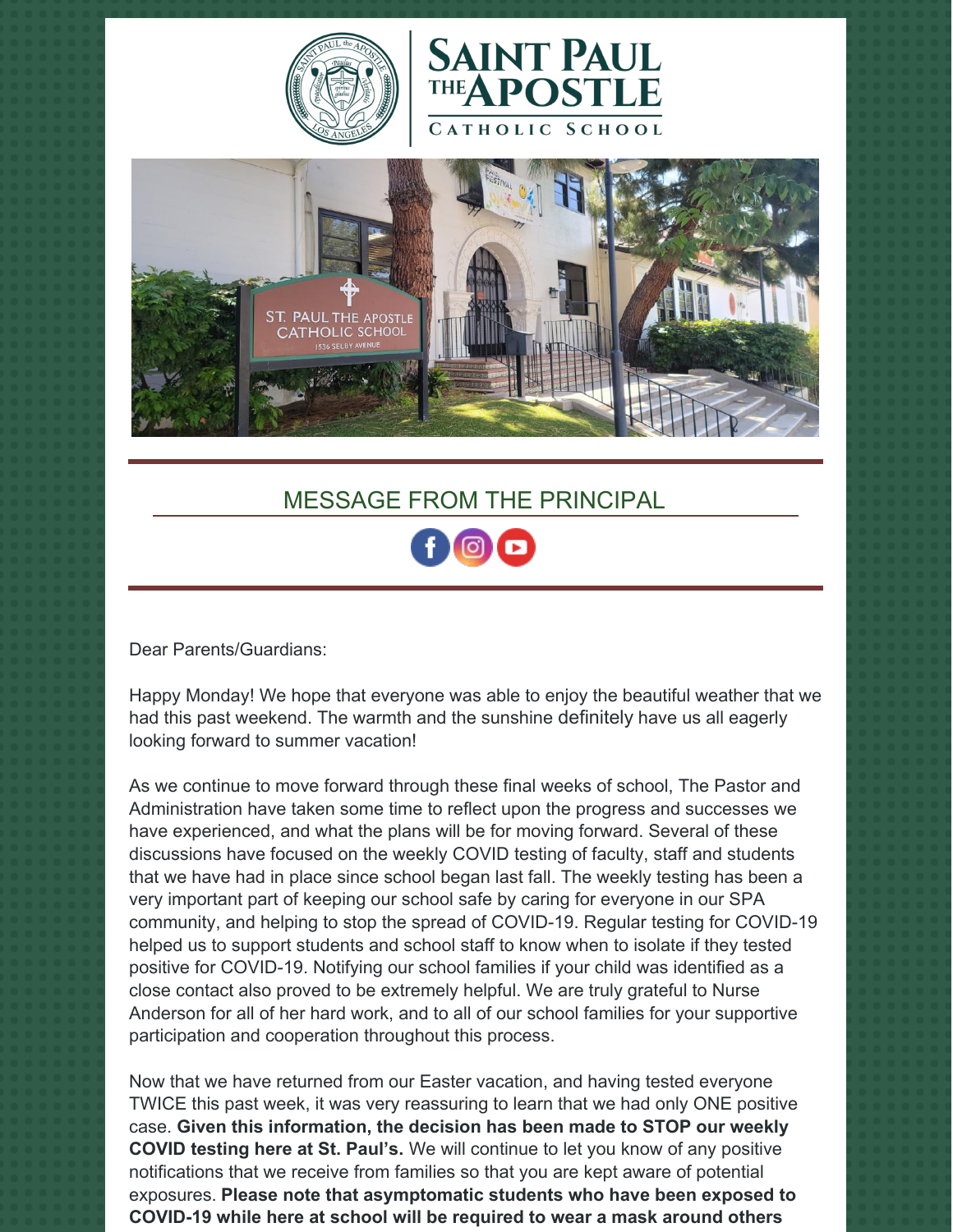**when they are indoors.** As required by The County of Los Angeles Department of Public Health, this mask requirement will be for 10 days after the last exposure. While we hope we will not have to implement this health policy, we will do whatever is mandated to keep everyone here safe and healthy.

As always, the faculty, staff and students may continue to wear their masks daily at their own discretion. We are aware of the fact that several members of our community have vulnerable family members at home that they must keep safe. And of course, Nurse Anderson will continue to do everything necessary to help us manage exposures to any COVID-19 cases at St. Paul the Apostle School.

Thank you, once again, for being so awesome and supportive. We are blessed!

Peace and Blessings,

Crystal Pinkofsky Principal

# **ANNOUNCEMENTS**

# **2022-2023 SCHOOL CALENDAR**



The DRAFT for the 2022-2023 school calendar has been submitted to the ADLA Dept. of Catholic Schools for a review and approval. I anticipate receiving that approval and being able to share some pertinent dates with you in next week's newsletter. Stay tuned…

# **NEW: SPA BADGE POLICY**

Last week everyone received a special email that outlined the policies and procedures regarding the implementation of our SPA Badge Safety Program. Parents who submitted the requested photos had their ID badges made and sent home with the students last week. If you have not already submitted the requested photos, please do so as soon as possible. Anyone who must enter the campus without a badge in hand will have to receive a "Visitor Pass". Thank you for your cooperation regarding this additional safety procedure for our school campus.

#### **SPA CHESS TOURNAMENT RESULTS!**

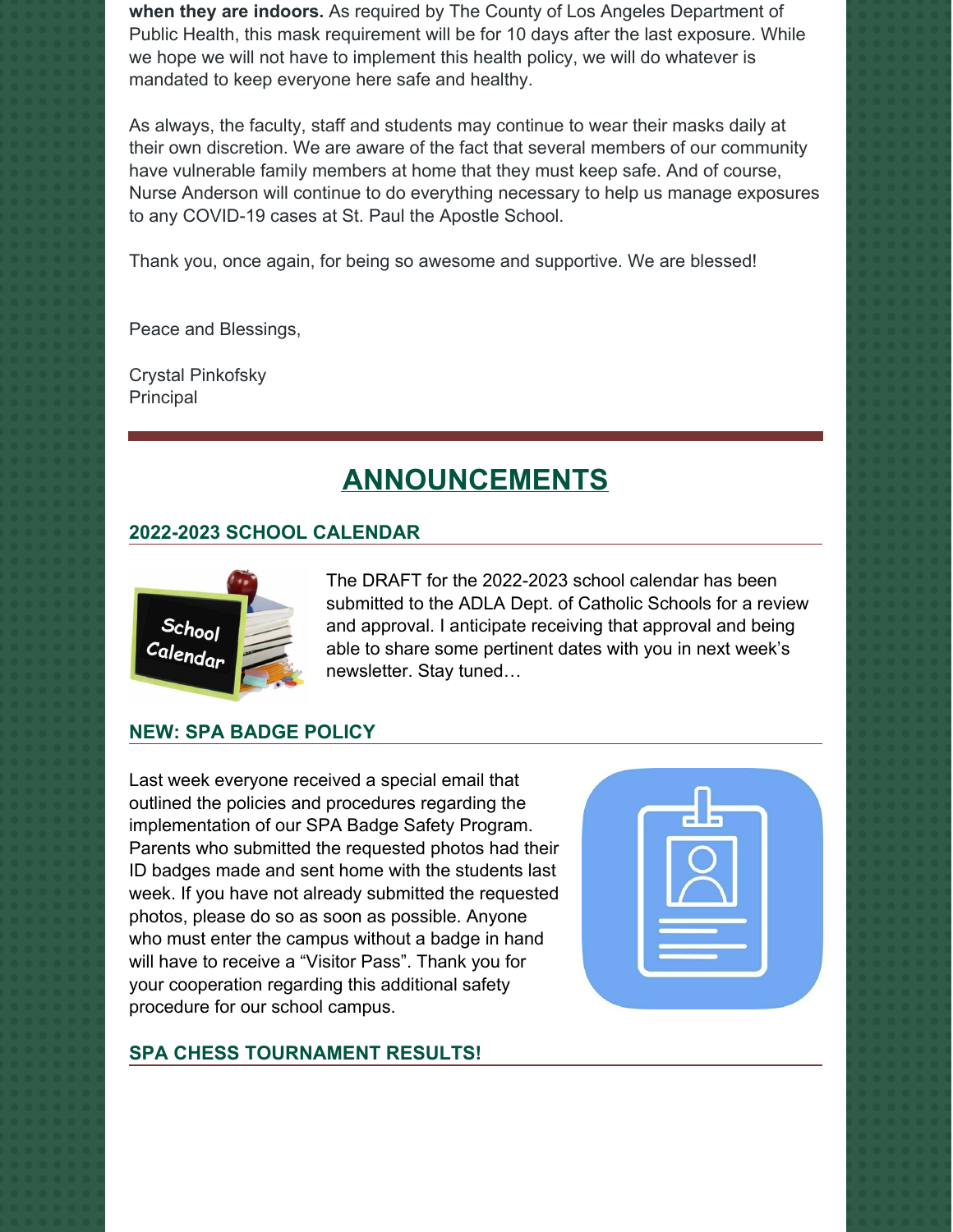

*"Every chess master was once a beginner."* Congratulations to the 62 SPA students who participated in the chess tournament on Friday, April 29th. We had student participation from every grade! Chess is the best sport to exercise the most important organ in our body: the brain. Our SPA students have shown tremendous "chess" growth this year, both in their confidence and their creativity. We commend all 62 students for their achievements during this tournament and encourage them to keep enjoying this wonderful game of concentrated skill and fun! We especially want to congratulate our winners from each division!

**Kindergarten Champions:** Oliver Chahin, Hayes Fascett, and Edith Kaericher

**First Grade Champion:** Joe Traboulsi

**Second Grade Champion:** Jun Choi

**Third Grade Champion:** Aiden Ho

**Fourth Grade Champion** Dio Horn

**Upper Grade Champion** Michael Krieger (8th grade)

**WE JOG FOR ST. JUDE'S!**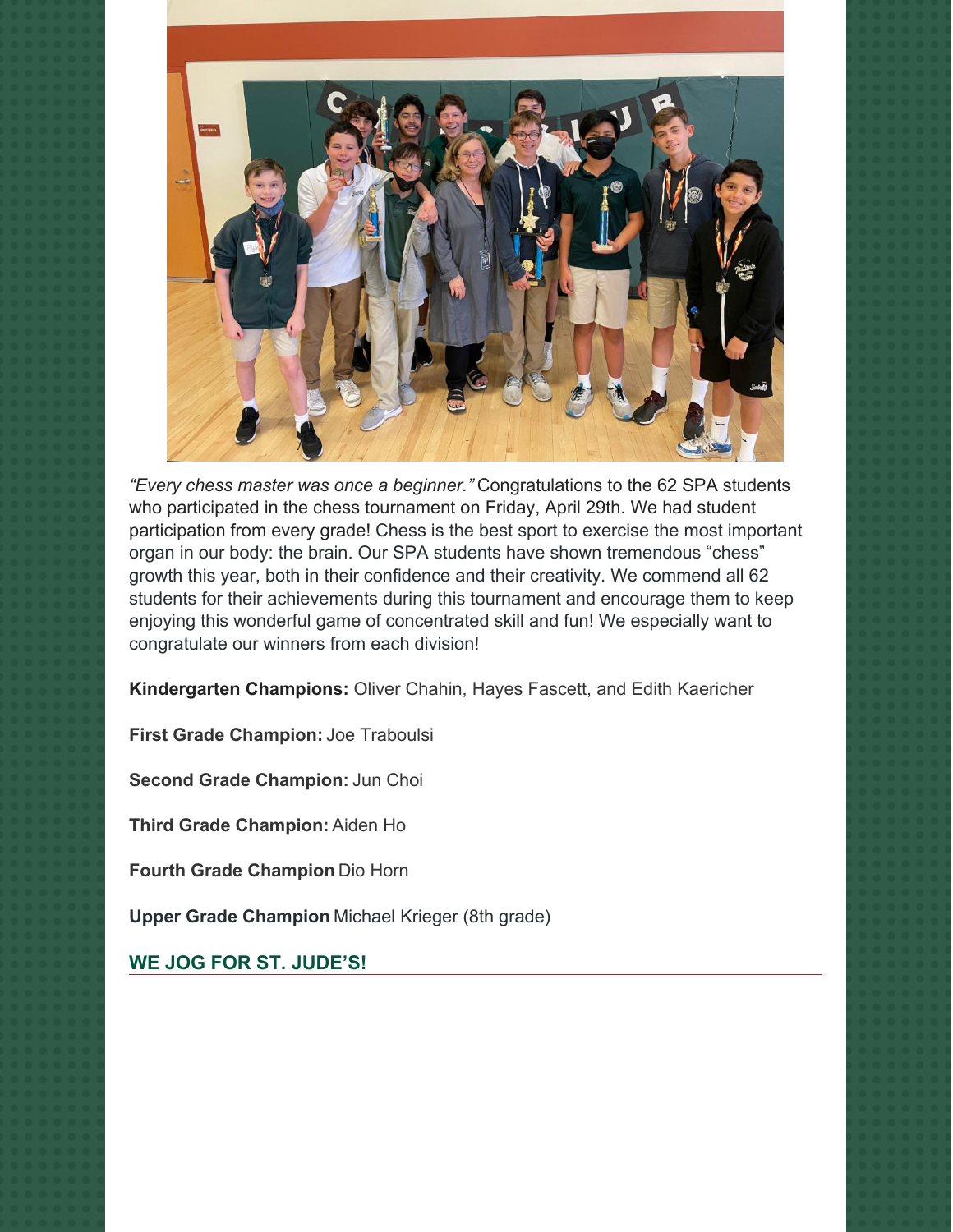

The faculty, staff and students of St. Paul the Apostle School will be participating in a Jog-a-Thon to help support St. Jude's Children's Research Hospital. This event is being planned for Friday, May 13<sup>th</sup>. Details will be shared with everyone soon!

### **SPRING SING 2 and the ART SHOW**



Spring Sing 2 is quickly approaching. Parents are invited to Join us in the church at 11:00 a.m. on Thursday, May 5, for the announcement of the 2022-2023 PWC Board followed by the 7th, 6th, 2nd, 1st, Kindergarten and DK performances. After the musical performances, the JCPC will be open and displaying artwork from the performing grades. Light refreshments will be served.

A big thank you to Ron Aggabao, Jim Casey and Joanna Lewandowski for all the joy and creativity they bring to our children through art and music.

RSVP with the link below. Only RSVP for the adults attending; please do NOT count your performing student(s).

Please contact **Erin [Heimbold](mailto:erinheimbold@icloud.com)** or **[Jennifer](mailto:mjfuertescollins@gmail.com) Collins** with any questions.

**RSVP [SPRING](https://www.prestoregister.com/cgi-bin/order.pl?ref=spapwc44&fm=38) SING II**

# **MAY CROWNING**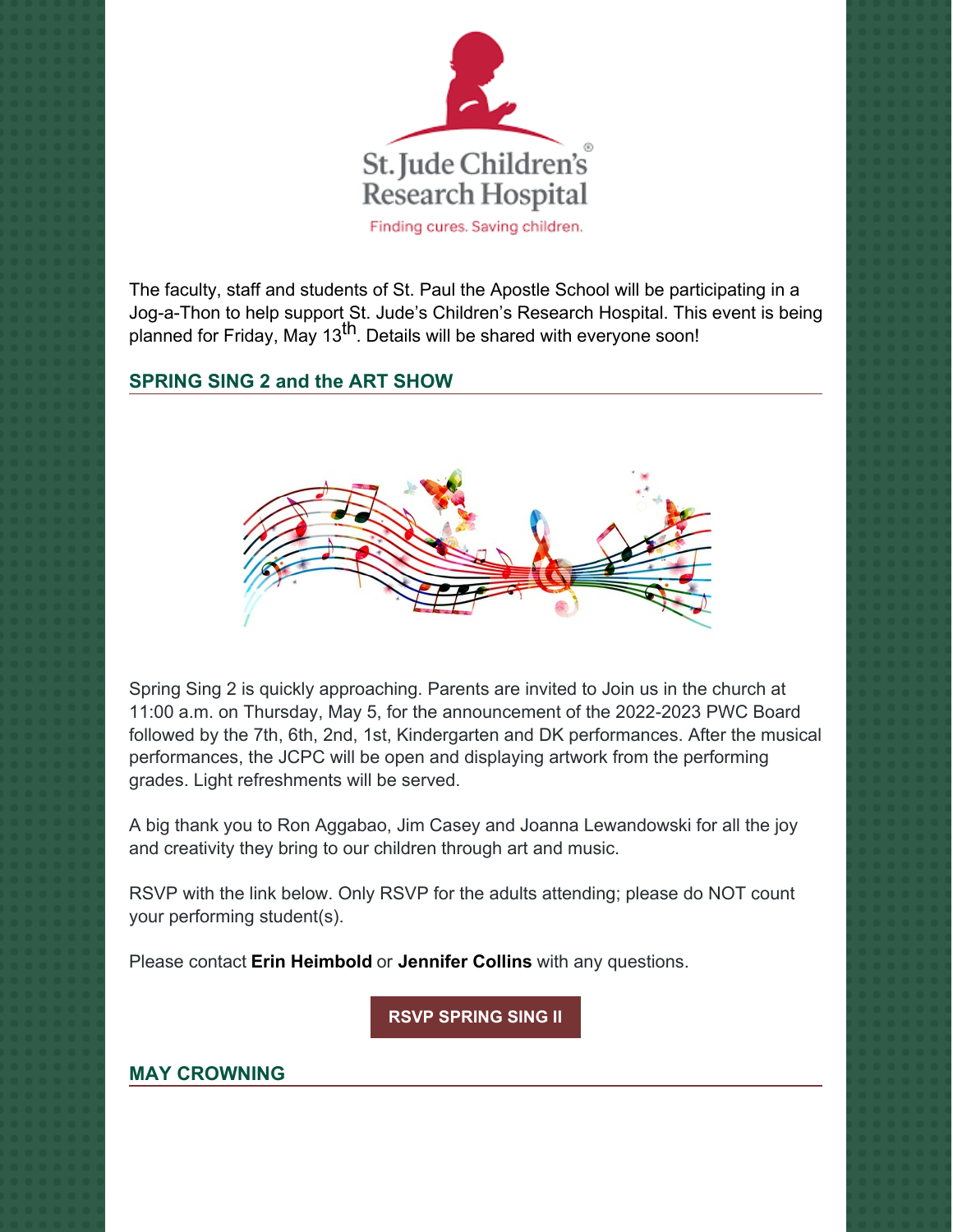

May is the month of Mary and the beautiful tradition of May Crowning reflects the beauty of the 5th Glorious Mystery of the Holy Rosary which it evokes. Honoring Mary, Queen of Heaven and Earth, honors her Son, Jesus Christ, who first crowned her as His Queen. Adorning Our Lady with a crown of flowers is a custom of great devotion to Our Holy Mother, and recalls the beauty of her maternal love for us during difficult times in the world.

The faculty and students of St. Paul the Apostle School will participate in our annual May Crowning ceremony on Friday, May 6, at 8:30 a.m. This special prayer service will be led by our first grade students. Students in grades 1 – 4 will be in church, and all of the other students will join us via livestream using the St. Paul YouTube Media link.

#### **GET VACCINATED!**

Once again, St. Paul the Apostle Parish will be hosting a Vaccine Clinic on **Monday, May 16,** from 9:30 a.m. until 3:00 p.m. in the Parish Center. The first and second vaccine doses will be available from the L.A. County Dept. of Public Health, as well as Booster shots. Everyone is eligible; there is no need to show an I.D. Please note that consent forms are required for minors. Free flu vaccines will also be available. Please refer to Fr. Gil's weekly email communication dated April 21<sup>st</sup> to reserve a time.



#### **SPA CARPOOL SURVEY!**



Who wouldn't love a day or two or three off from driving to and from school every week? And particularly now, who wouldn't want to save money on gas and time sitting